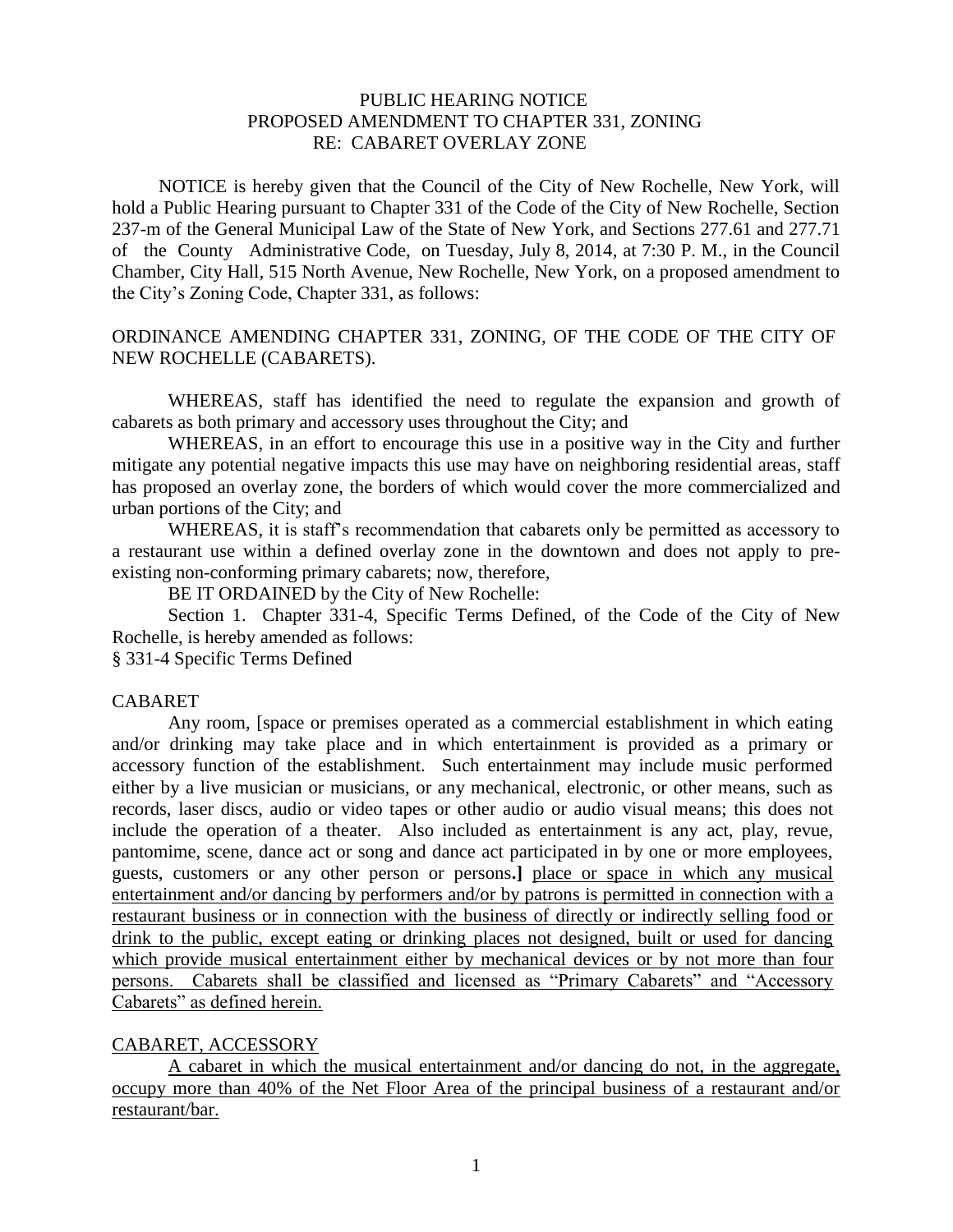## CABARET, PRIMARY

A cabaret in which the musical entertainment and/or dancing, in the aggregate, occupy more than 40% of the Net Floor Area of the premises.

## EXTENDED HOURS

The hours of 11:00 p.m.-6:00 a.m. In the North Avenue College District the hours for restaurants shall be permitted to be extended until 1:00 a.m. on Thursday, Friday and Saturday nights only when the establishment does not serve alcohol and the occupancy is 49 persons or less.

## NORTH AVENUE COLLEGE DISTRICT

This shall be the geographic area within 1,500 feet of the main college entrance along North Avenue and which is located in the NA zoned district. To qualify for extended hours in the North Avenue College District the parcel shall front on North Avenue. Any (restaurant) use applying for extended hours in the North Avenue College District shall submit a special permit application for review and approval by the Planning Board.

Section 2. Chapter 331-47, DMU Downtown Mixed Use District, of the Code of the City of New Rochelle, is hereby amended as follows:

§ 331-47 DMU Downtown Mixed Use District.

- C. Uses allowed by special permit
	- (1) Day care centers located on through streets, above or below the main floor as regulated by § 331-113.6
	- (2) Day care centers located on dead end streets, as regulated by § 331-113.6
	- (3) Schools located on the second floor and above only
	- (4) Outdoor dining as regulated by § 331-95
	- (5) Public utility uses as regulated by § 331-10.
	- (6) Cellular antennas and associated facilities as regulated by § 331-99 of this chapter.
	- (7) Business which store, package and ship products to wholesale or catalog retail establishments which use the internet.
	- (8) Billiard halls as regulated by § 331-113
	- (9) Funeral parlors
	- (10) Public utility uses as regulated by § 331-106
	- (11) Motor vehicle rental agency as regulated by § 331-103
	- (12) Cabarets, as accessory to a restaurant, with a public assembly occupancy limit not to exceed 250 persons as regulated by § 331-113.2, when located within the cabaret overlay zone.
	- (13) Bars as regulated by § 331-113.3
	- (14) Clinical laboratory as regulated by § 331-113.4
	- (15) Tattoo studios, as regulated by § 331-110

Section 3. Chapter 331-51 PWD-3 Planned Waterfront Development – 3 Story District, of the Code of the City of New Rochelle, is hereby amended as follows:

§ 331-51 PWD-3 Planned Waterfront Development – 3 Story District.

C. Uses allowed by Special permit by the City Council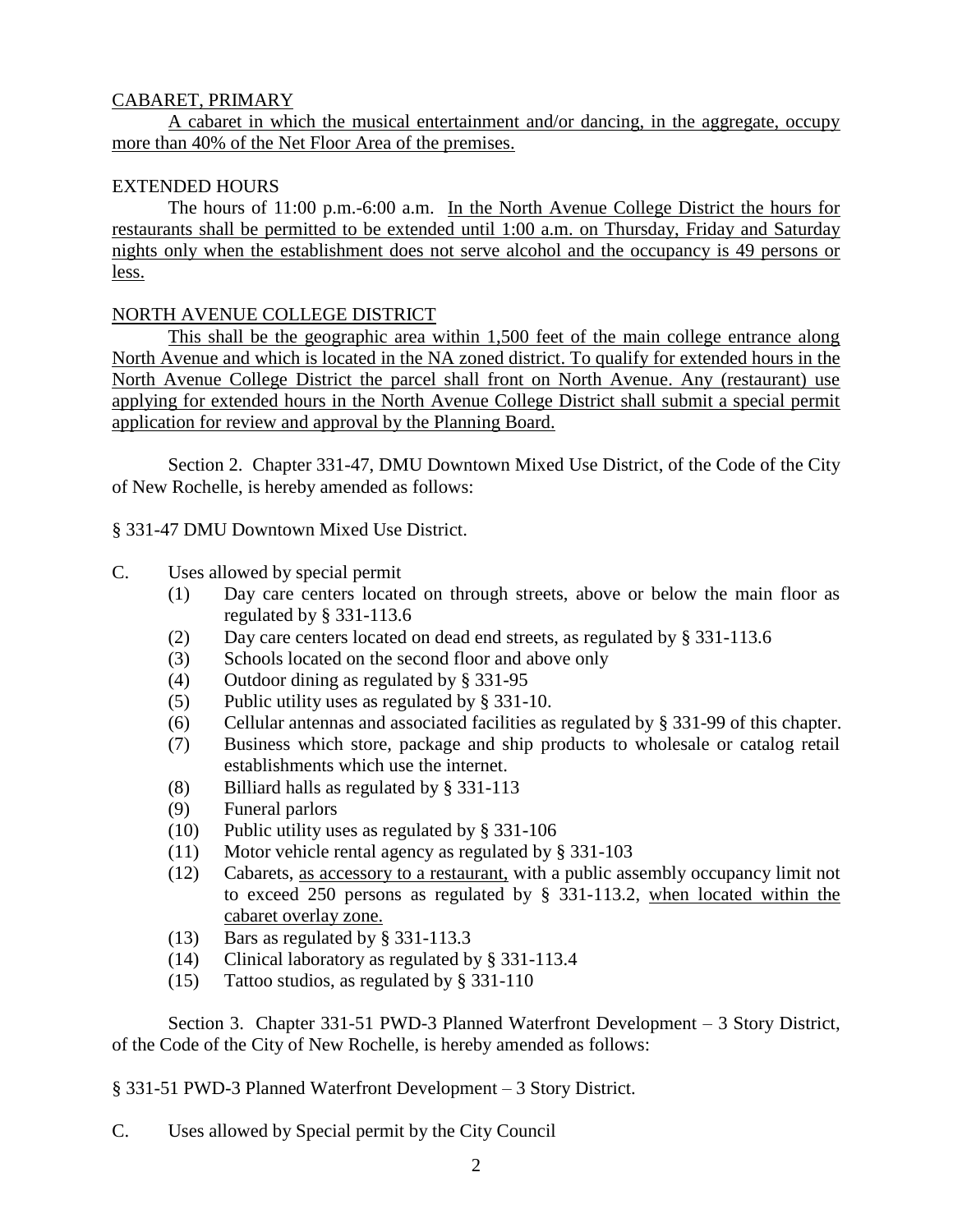(1) 0.40 Maximum FAR for the following non-residential uses (a) Aquarium, maritime museum, marine sciences institute (b) Inn, bed-and-breakfast, hotel (c) Enclosed sports/amusement/recreation complex (d) Dry boat storage for vessels under 16 feet in length (e) Retail sales and service establishments (f) Studios, theater, auditorium (up to a capacity of 200 people) (g) Enclosed restaurant with outdoor dining (h) Greenhouse, nursery arboretum (i) Municipal uses (j) Yacht, boat, rowing, beach and other water-dependent membership clubs subject to the criteria in 331-115 (k) Public utility uses as regulated by 331-106 (l) Cabarets accessory to a restaurant use

Section 4. Chapter 331-52 PWD-5 Planned Waterfront Development – 5 Story District, of the Code of the City of New Rochelle, is hereby amended as follows:

§ 331-52 PWD-5 Planned Waterfront Development – 5 Story District.

- C. Uses allowed by Special Permit by the City Council\*.
	- (1) 0.75 maximum FAR for the following non-residential uses (a) Aquarium, maritime museum, marine sciences institute (b) Inn, bed-and-breakfast, hotel (c) Conference center, exhibition halls, theater (d) Enclosed sports/amusement/recreation complex (e) Dry boat storage for vessels under 16 feet in length (f) Retail sales and service establishments (g) Business, professional or government offices (h) Studios, theater, auditorium (up to a capacity of 200 people) (i) Enclosed restaurant with outdoor dining (j) Greenhouse, nursery arboretum (k) Municipal uses (l) Yacht, boat, rowing, beach and other water-dependent membership clubs subject to the criteria in § 331-115 (m) Public utility uses as regulated by § 331-106
		- (n) Cabarets accessory to a restaurant use

Section 5. Chapter 331-54 MUFE Mixed Use Family Entertainment District, of the Code of the City of New Rochelle, is hereby amended as follows:

- § 331-54 MUFE Mixed Use Family Entertainment District.
- C. Uses allowed by special permit (See Article XII for body having jurisdiction to issue special permit).
	- (1) Outdoor dining as regulated by § 331-95.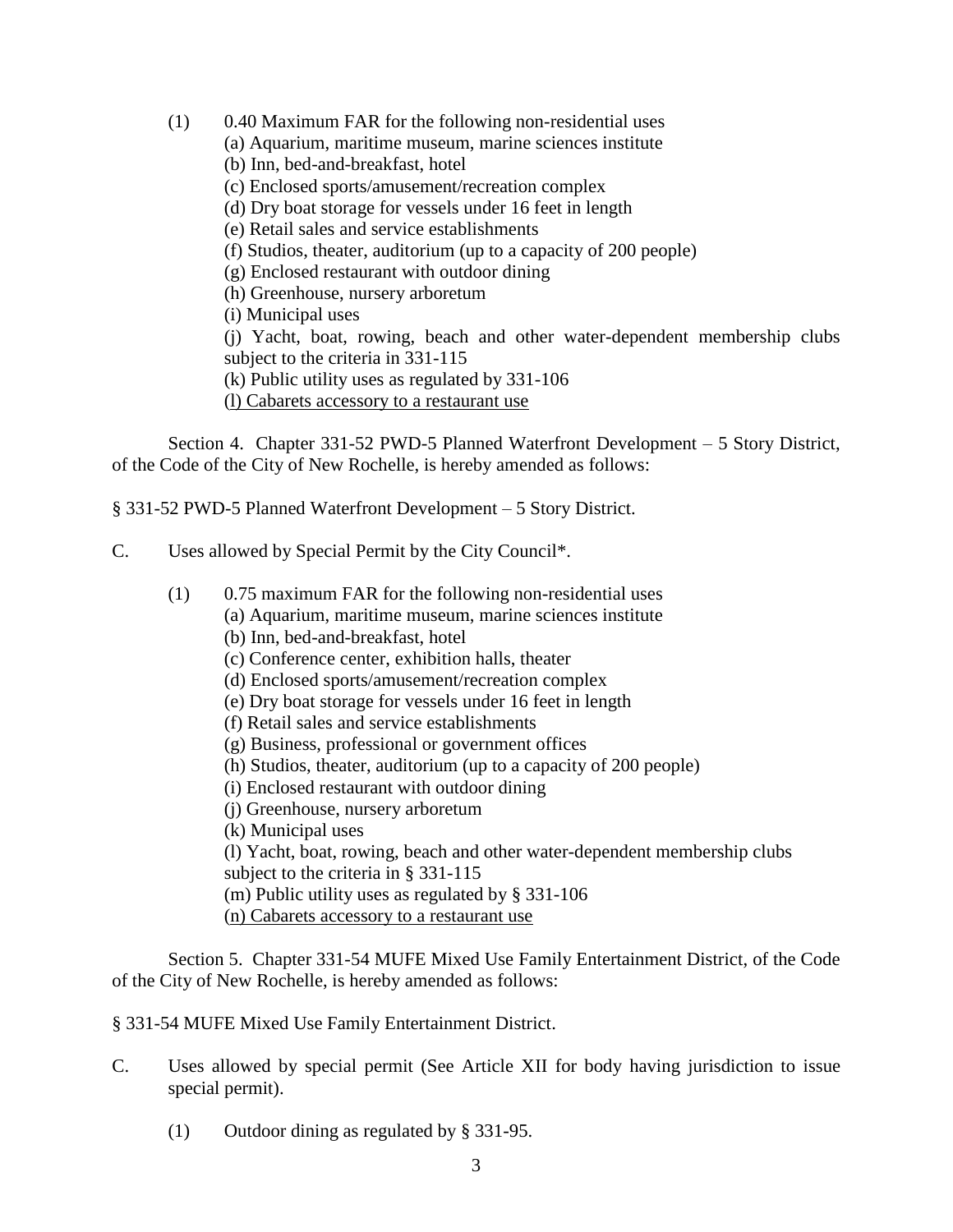- (2) Public utility uses as regulated by § 331-106.
- (3) Family entertainment center.
- (4) Bars[and Cabarets].
- (5) Cellular antennas and associated facilities as regulated by § 331-99 of this chapter.
- (6) Motor vehicle rental agency as regulated by § 331-103.
- (7) Cabarets accessory to a restaurant use as regulated by § [331-113.2] 331-54.1

Section 6. Chapter 331-54.1 North Avenue Zone, of the Code of the City of New Rochelle, is hereby amended as follows:

§ 331-54.1 North Avenue Zone.

- C. Uses allowed by special permit (See Article XII for body having jurisdiction to issue special permit).
	- (1) Day care centers
	- (2) Schools
	- (3) Catering establishments
	- (4) Outdoor dining as regulated by § 331-95
	- (5) Billiard halls as regulated by § 331-113
	- (6) Wireless communications facilities as per § 331-99
	- (7) Off-street parking facilities
	- (8) Medical care facilities
	- (9) Cabarets accessory to a restaurant use but not within the North Avenue College District and not within 1,500 feet from a main college entrance as regulated by § 331-113.2
	- (10) College-related uses within 1,500 feet from the main college entrance of the college and/or university to which use is accessory, provided the standards and conditions as regulated by and in accordance with § 331-113.7 are met.
	- (11) Lounge as accessory to a restaurant use

Section 7. Chapter 331-51 C1-M General Commercial Modified District, of the Code of the City of New Rochelle, is hereby amended as follows:

§ 331-55 C1-M General Commercial Modified District.

- C. Uses allowed by special permit.
	- (1) Billiard halls as regulated by 331-113
	- (2) Public Utility uses as regulated by 331-106
	- (3) Cellular antennas and associated facilities as per 331-99 of this chapter.
	- (4) Car washes as regulated by 331-105
	- (5) Motor vehicle dealerships as regulated by 331-102
	- (6) Motor vehicle rental agency as regulated by 331-103
	- (7) Motor vehicle filling station and service stations as regulated by 331-100
	- (8) Tattoo studios as regulated by 331-110
	- (9) Cabarets accessory to a restaurant shall be permitted when the C1-M district is located in the Cabaret Overlay Zone only as regulated by § 331-113.2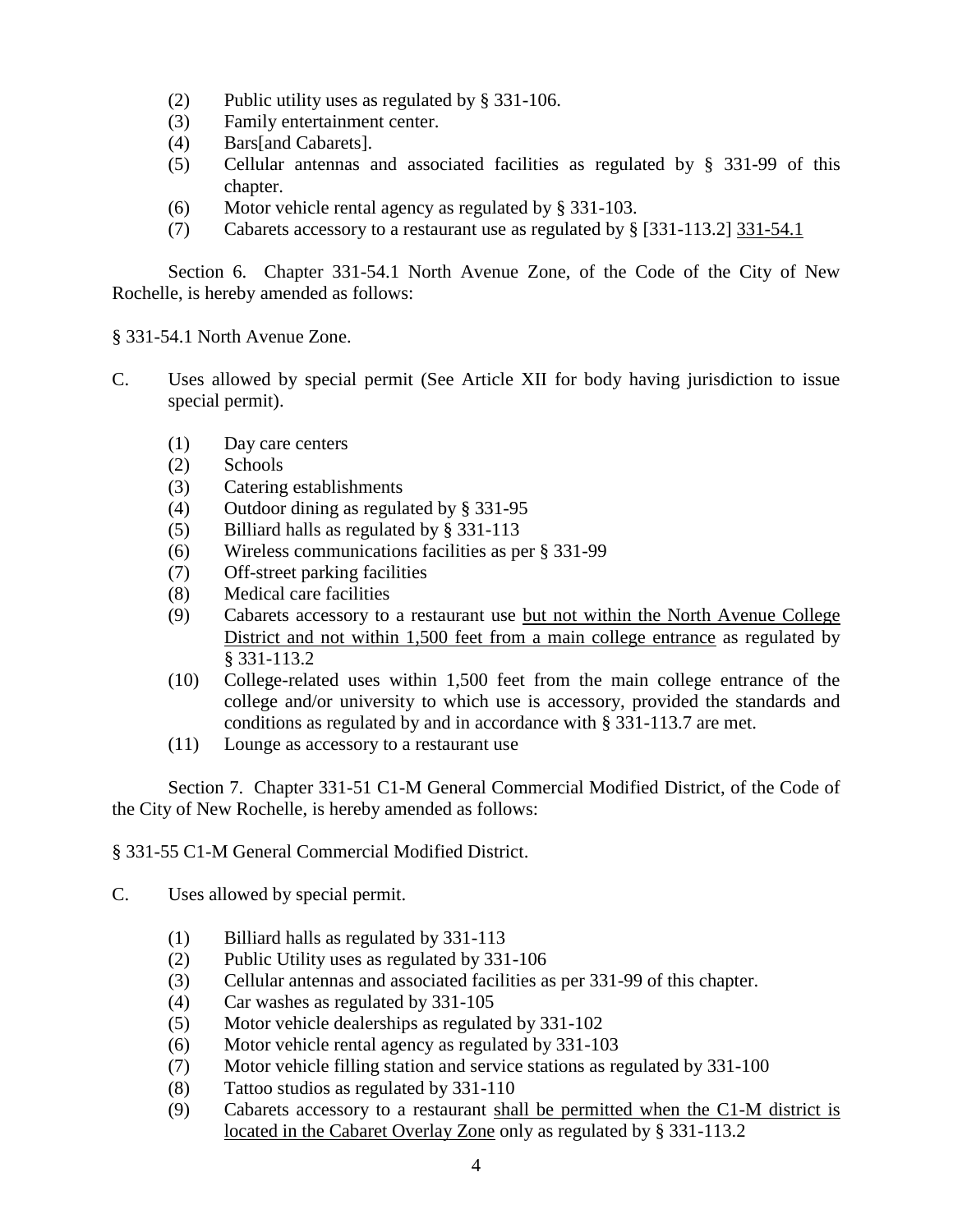Section 8. Chapter 331-56 NB Neighborhood Business District, of the Code of the City of New Rochelle, is hereby amended as follows:

§ 331-56 NB Neighborhood Business District.

- C. Uses allowed by Special Permit (See Article XII for body having jurisdiction to issue special permit).
	- (1) Day care centers, as regulated by § 331-113.6
	- (2) Schools
	- (3) Catering Establishments
	- (4) Motor Vehicle filling and service stations as regulated by § 331-100
	- (5) Outdoor dining as regulated by § 331-95
	- (6) Public utility uses and structures as regulated by § 331-106
	- (7) Billiard halls as regulated by § 331-113
	- (8) Membership clubs as regulated by § 331-94
	- (9) Storage facilities
	- (10) Cellular antennas and associated facilities as per § 331-99
	- (11) Car washes as regulated by § 331-105
	- (12) Cabarets as accessory to a restaurant use shall be permitted when the NB district is located in the Cabaret Overlay Zone only as regulated by § 331-113.2

Section 9. Chapter 331-57 DB Downtown Business District, of the Code of the City of New Rochelle, is hereby amended as follows:

§ 331-57 DB Downtown Business District

- C. Uses allowed by special permit (See Article XII for body having jurisdiction to issue special permit).
	- (1) Day care centers located on through streets, above or below the main floor as regulated by 331-113.6
	- (2) Day care centers located on dead end streets, as regulated by § 331-113.6
	- (3) (Reserved)
	- (4) Outdoor dining as regulated by § 331-95
	- (5) Public utility uses as regulated by § 331-106
	- (6) Cellular antennas and associated facilities as regulated by § 331-99 of this chapter.
	- (7) Business which store, package and ship products to wholesale or catalog retail establishments which use the internet.
	- (8) Micro-brewery with sit-down restaurant.
	- (9) Billiard halls as regulated by § 331-113
	- (10) Clubs as regulated by § 331-94
	- (11) Funeral parlors
	- (12) Cabarets, as accessory to a restaurant, with a public assembly occupancy limit not to exceed 250 persons as regulated by § 331-113.2, when located within the cabaret overlay zone.
	- (13) Tattoo studios, as regulated by § 331-110